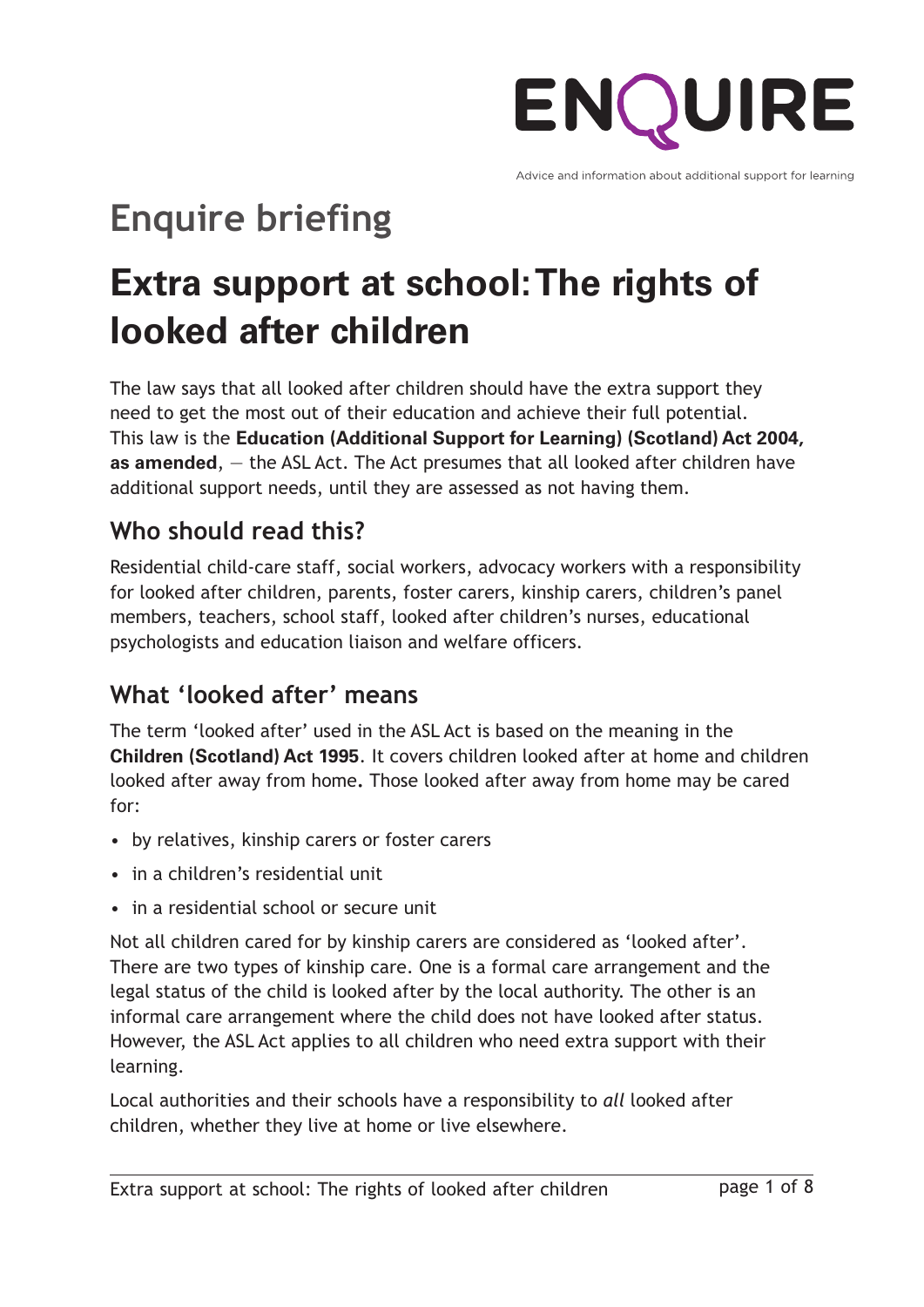#### **Why looked after children may need learning support**

There are many reasons why looked after children might need extra help to get the most from their learning. These include:

- dealing with a parent's substance abuse
- chaotic home circumstances
- problems associated with trauma or abuse experienced in the early years
- moving home a lot and having to change schools
- being bullied or stigmatised
- finding it hard to control behaviour
- having a low attendance rate at school
- feeling depressed or anxious
- having difficulty finding a quiet place to do homework and accessing the internet.

#### **What support is available?**

Support should be tailored to meet a child's individual needs and may include:

- time with learning support staff
- assistance from a counsellor or therapist
- nurture group support
- equipment, such as a laptop
- strategies, such as time out
- more time to complete school work and exams
- 'buddy' support from an older pupil
- meetings to discuss learning plans and transition between schools
- support to access further education or vocational training.

For more information, see **Enquire [Factsheet](http://enquire.org.uk/publications/factsheets/who-provides-extra-support) 7***:* **Who provides extra support for [children's](http://enquire.org.uk/publications/factsheets/who-provides-extra-support) learning?** and **Enquire young [people's](http://enquire.org.uk/yp/downloads.php) guide: Extra help at school when you are [looked](http://enquire.org.uk/yp/downloads.php) after**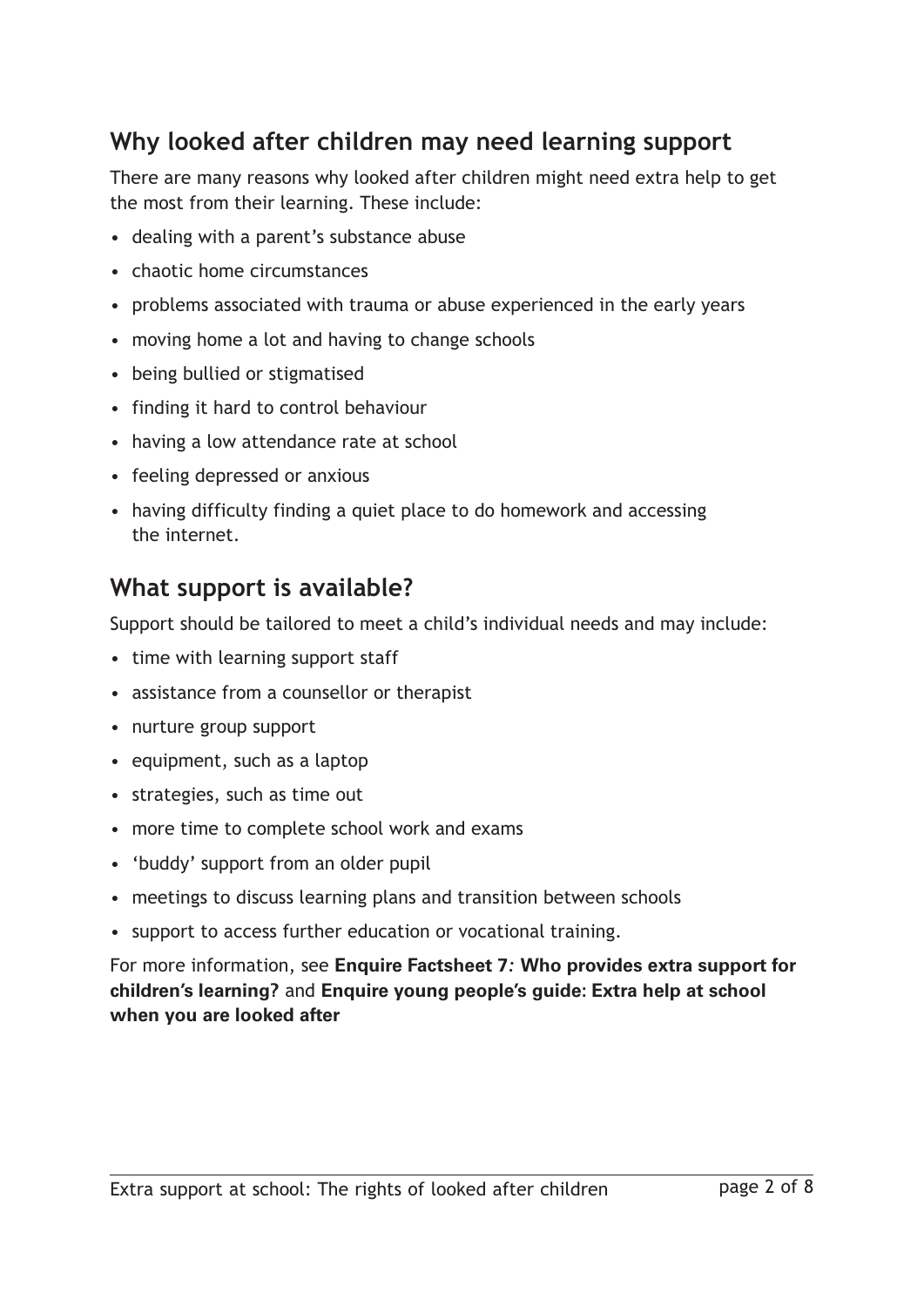## **Who is responsible for a looked after child's education?**

All local authorities should have detailed policies on the education of looked after children and arrangements for liaising with the child and their parents or carers and with any other professionals involved. Chapters 3 and 4 of the **[Supporting](http://www.gov.scot/Publications/2011/04/04090720/0) [children's](http://www.gov.scot/Publications/2011/04/04090720/0) learning code of practice** provide guidance on how the law might work in certain situations.

If a child is looked after, their home authority has responsibility for their education. The home local authority is still responsible for:

- a looked after child placed in accommodation in another local authority and attending a school in that authority
- a looked after child placed in a school in another local authority, for example, because school provision that meets their needs is available there.

**The Looked After Children (Scotland) [Regulations](http://www.legislation.gov.uk/ssi/2009/210/contents/made) 2009** state that the local authority must review the circumstances of looked after children and young people within 6 weeks of them gaining looked after status or being placed in their area. Regular reviews of the child's progress should then take place.

### **Planning support for looked after children**

Staff from education, social work and other agencies should work closely together to assess and plan the support a looked after child needs to achieve their fullest potential in all areas. The child or young person should be involved in this planning, having a say in decisions about what they will learn at school and the support they will need.

The Scottish Government's **[Getting](http://www.gov.scot/Topics/People/Young-People/gettingitright/publications) it right for every child** approach aims to integrate and co-ordinate plans developed for children by different agencies. When a child or young person needs more detailed planning for learning than is covered in a personal learning plan, they may have a single agency plan that will include an individualised educational programme (IEP) or similar local plan.

The local authority must consider whether a looked after child needs a co-ordinated support plan (CSP). A CSP is a plan for some children who need significant additional support from more than one agency to benefit from their education. It includes information on what the child's learning support needs are, which agency will provide this support and who will ensure that it is co-ordinated.

When a looked after child has been placed in accommodation in another local authority or is attending a school in another local authority the home local authority is still responsible for considering if they need a co-ordinated support plan and if one is put in place implementing and reviewing the plan.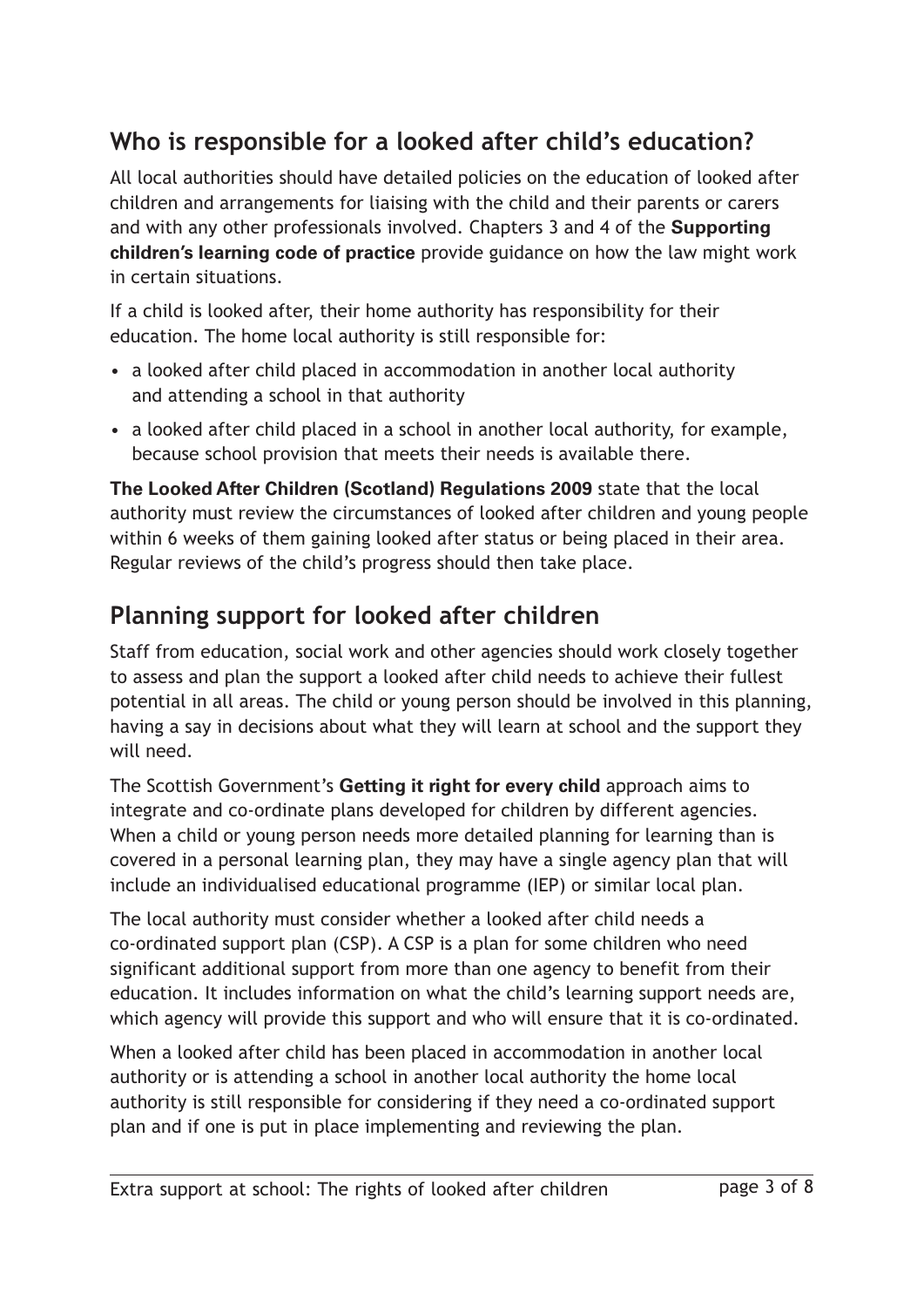When two or more agencies are involved there will be a multi-agency care plan. If the child or young person has a CSP it will form part of this plan but must also be a stand-alone document. At least once a year, the school and other agencies should meet with the child or young person and parent or carer to review the CSP.

The care plan, as defined by the **Children [\(Scotland\)](http://www.legislation.gov.uk/ukpga/1995/36/contents) Act 1995**, must set out the local authority's immediate and longer term plans for the child; details of the services required to meet the care, health and education needs of the child; and the respective responsibilities of the local authority; the child; any person with parental responsibility; any foster carer or kinship carer for the child; and, where the child is placed in a residential establishment, the designated manager of that establishment.

Child's Plans are a statutory requirement from Autumn 2016 as part 5 of the Children and Young People (Scotland) Act 2014. Child's Plans will be created if a child or young person requires some extra support to meet their wellbeing needs such as access to mental health services, respite care, or help from a range of different agencies.

The Child's Plan will pull together all other plans e.g. health and education plans to create one single plan. If a child has a co-ordinated support plan this will be included in a Child's Plan but also need to be treated as a stand-alone document if there is disputes about additional support for learning. The care plan and the CSP will form part of this plan but the CSP must also be a stand-alone document.

For more information, see **Enquire [Factsheet](http://enquire.org.uk/publications/factsheets/planning-childrens-and-young-peoples-learning) 1: Planning children's and young people's [learning,](http://enquire.org.uk/publications/factsheets/planning-childrens-and-young-peoples-learning) Factsheet 13: [Co-ordinated](http://enquire.org.uk/publications/factsheets/co-ordinated-support-plans) support plans,** and **[Enquire](http://enquire.org.uk/yp/downloads.php) young [people's](http://enquire.org.uk/yp/downloads.php) guide: Extra help at school when you are looked after.**

## **Planning for leaving school**

It is important that all looked after young people get the help they need to:

- decide what to do when they leave school
- move from school to other opportunities.

Children can request to take a supporter or advocate to meetings to help them put their views across or to speak on their behalf. Young people (16-18 years) have the right to have a supporter or advocate with them at discussions or meetings where decisions are made that affect their lives. For advocacy services in your area, contact Enquire or the Scottish Independent Advocacy Alliance: www.siaa.org.uk 0131 55 66 443. You could also contact Who Cares? Scotland, who run independent advocacy services for looked after children in some areas.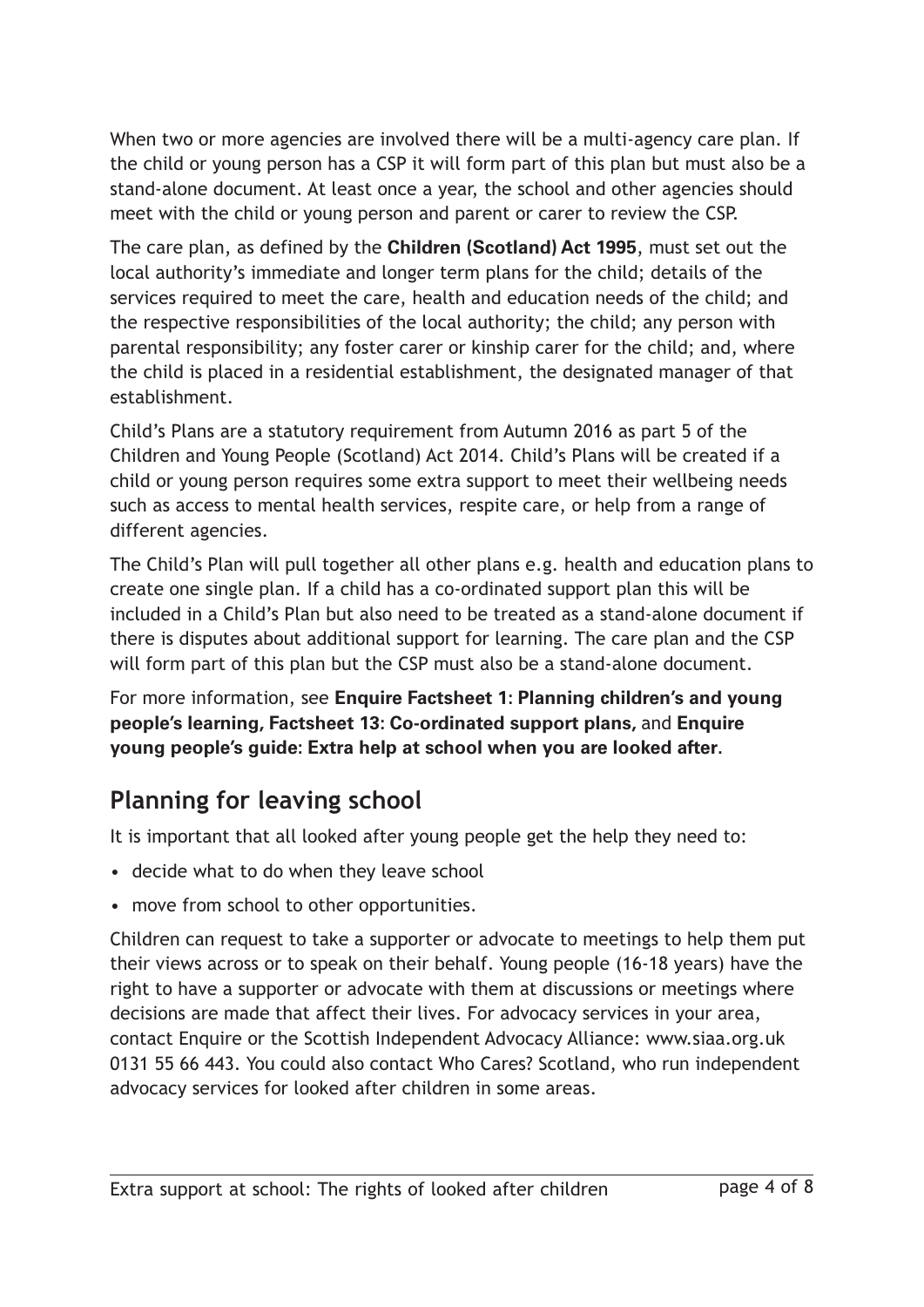Every local authority will have a Children's Rights Officer who can help in many ways. They can give advice and information to the child or young person and make sure they are always treated fairly. For more information on children's participation at meetings, see **Enquire young [people's](http://enquire.org.uk/yp/downloads.php) guide: Going to [meetings](http://enquire.org.uk/yp/downloads.php)**.

Planning should start at least 12 months before the child or young person is due to leave school. The school should gather information from agencies that may be involved in supporting the young person after they leave, for example, Skills Development Scotland, social workers and further education colleges. If the young person agrees, the school should tell these agencies about their support needs. It is vital that the young person is involved in all stages of this planning.

For more information, see **Enquire Factsheet 14: [Progressing](http://enquire.org.uk/publications/factsheets/progressing-beyond-school-after-16) beyond school [after](http://enquire.org.uk/publications/factsheets/progressing-beyond-school-after-16) 16** and **Enquire young [people's](http://enquire.org.uk/yp/downloads.php) guide: Getting ready to leave school**.

#### **What if things are not working?**

The Act provides processes for resolving disagreements about additional support for learning. It is important that throughout all these processes the views of children and young people are taken into account.

If parents or carers have any concerns about a looked after child's support their first step should be to talk to the school (or to the local authority link worker if the child is not in school). If they still feel concerned after speaking to the school, the next step is to contact the local authority. Details of local authority ASL officers are available on the Enquire website, see **www.enquire.org.uk/local-authorities**

If matters are still not resolved, other options may be available to try to resolve the disagreement, such as making a formal complaint to the school or local authority, requesting Independent Adjudication and making a reference to the Additional Support Needs Tribunals for Scotland (ASNTS). If there are grounds, disagreements relating to transition arrangements and CSPs can be referred to the ASNTS. Let's Talk ASN is the national advocacy service for appeals to the Additional Support Needs Tribunal about additional support for learning: email **letstalkasn@edlaw.org.uk** or call **0141 445 1955**.

For more information, see **Enquire Factsheet 4: Resolving [disagreements](http://enquire.org.uk/publications/factsheets/resolving-disagreements) and Steps to avoid and resolve [disagreements](http://enquire.org.uk/publications/factsheets/resolving-disagreements) about additional support for [learning](http://enquire.org.uk/publications/factsheets/resolving-disagreements)***.*

There is also the option for parties to access independent mediation at any stage. See **Enquire Factsheet 8: [Mediation](http://enquire.org.uk/publications/factsheets/mediation)**.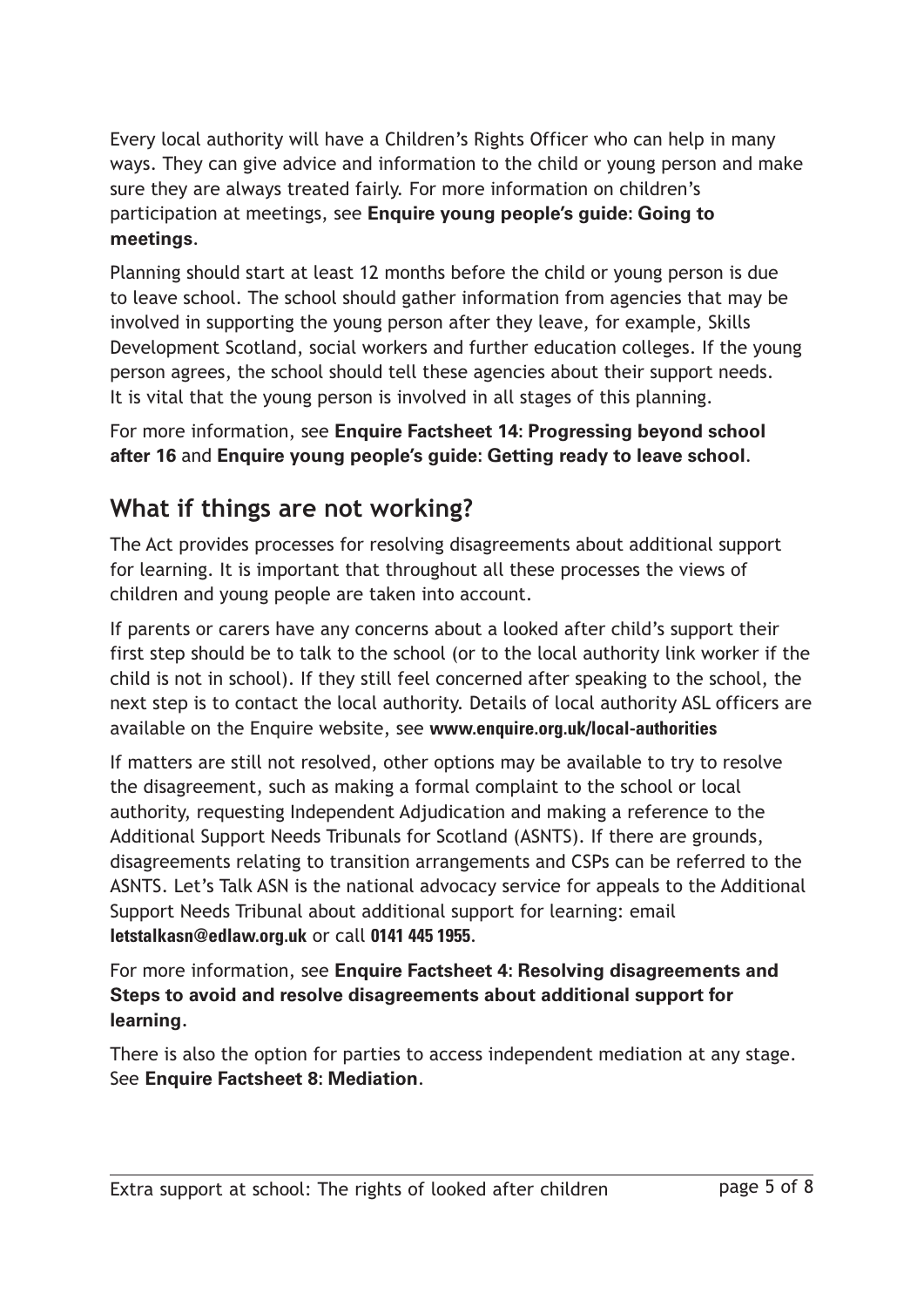## **School attendance**

There can be many reasons for a child not attending school. The child may be having problems at school such as bullying, or may be absent from school due to ill-health, family problems or exclusion. If a looked after child is having problems that are affecting his or her willingness or ability to go to school, it is important that the school knows about these problems. The home-school link worker plays an important role in encouraging the child to attend regularly. For more information see **Enquire factsheet 9: School [attendance,](http://enquire.org.uk/publications/factsheets/school-attendance) Enquire [factsheet](http://enquire.org.uk/publications/factsheets/factsheet-17-when-a-child-cant-go-to-school) 17:When a child can't go to school** and guide for young people **What [happens](http://enquire.org.uk/yp/downloads.php) when you can't go to [school?](http://enquire.org.uk/yp/downloads.php)**

## **School exclusion**

Guidance suggests that assessment and planning for looked after children and young people could include an assessment of the risk of behaviour likely to lead to a possible exclusion and the support and provision needed to prevent this happening.

If a looked after child is excluded, the school should follow certain procedures. These include:

- checking there are proper arrangements for the child's care before they are sent home
- arranging an alternative education while they are off school
- explaining any conditions that must be met before the child can return to school
- arranging a meeting to discuss the exclusion.

If parents or carers do not agree with the exclusion, they have the right to appeal it. A child over the age of 12 also has the right of appeal. If a child is excluded several times, this may suggest a need to review and make changes to their educational provision. For more information see **Enquire [Factsheet](http://enquire.org.uk/publications/factsheets/exclusion-from-school) 11: Exclusion from [school](http://enquire.org.uk/publications/factsheets/exclusion-from-school)***.*

## **How Enquire can help**

Enquire is the Scottish advice service for additional support for learning. Enquire provides independent advice and information through a helpline, website and guides. The service can explain the law and how it relates to the issues facing a looked after child, and advise on possible ways forward. As well as resources for practitioners, parents and carers, there is a dedicated website and range of guides for children and young people.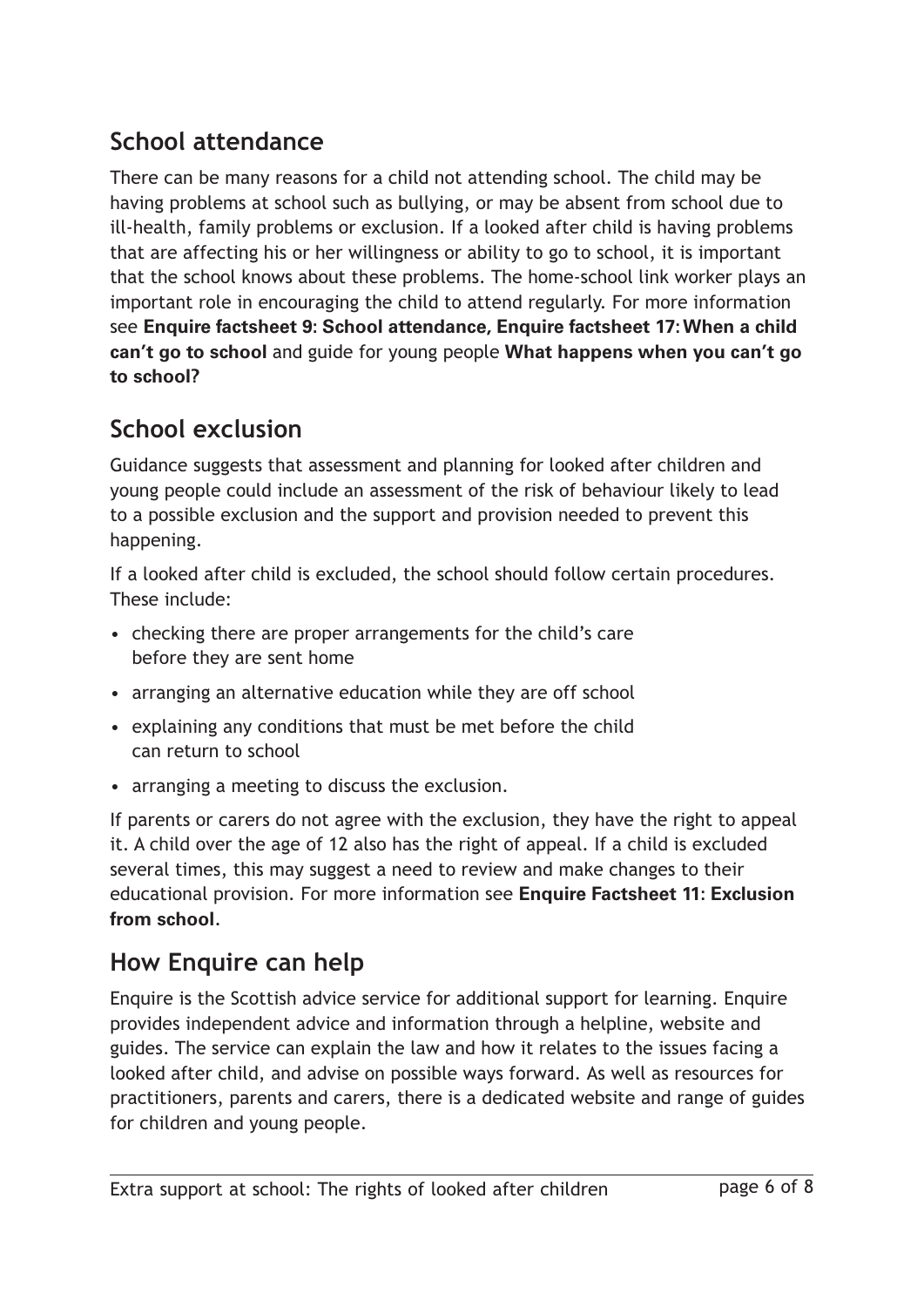#### **Where to find out more**

#### **Organisations**

Who Cares? Scotland exists to support all children and young people in care: **www.whocaresscotland.org/**

Pupil Inclusion Network Scotland: **www.pinscotland.org**

Education Scotland:

**[www.educationscotland.org.uk/inclusionandequalities/additionalsupportforlearning/](http://www.educationscotland.gov.uk/inclusionandequalities/additionalsupportforlearning/lookedafter/index.asp) [lookedafter/index.asp](http://www.educationscotland.gov.uk/inclusionandequalities/additionalsupportforlearning/lookedafter/index.asp)**

The Centre for Excellence for Looked After Children in Scotland: **www.celcis.org/**

Let's Talk ASN is the national additional support needs advocacy service: Email**: letstalkasn@edlaw.org.uk** Telephone**: 0141 445 1955**

#### **Publications**

Improving the Education of Looked After Children, A Guide for Local Authorities and Service Providers (Scottish Government, 2009) **www.gov.scot/Publications/2009/03/25142835/0**

Core tasks for Designated Managers in educational and residential establishments in Scotland (Scottish Government, 2008) **www.gov.scot/Publications/2008/09/09143710/0**

Count Us In: Improving the Education of our Looked After Children (HMIE 2008 **www.educationscotland.gov.uk/publications/c/publication\_tcm4618881.asp**)

These Are Our Bairns: A guide for community planning partnerships on being a good corporate parent (Scottish Government, 2008) **www.gov.scot/Publications/2008/08/29115839/0**

The Education (Additional Support for Learning) (Scotland) Act 2004 (as amended) **www.legislation.gov.uk/asp/2004/4/contents**

Supporting children's learning code of practice (Scottish Government, 2010) **www.gov.scot/Publications/2011/04/04090720/0**

Education outcomes for Scotland's looked after children, 2011/12 **www.gov.scot/publications/2013/06/9231**

How much is education included in the plans of children on Supervision Requirement **www.scra.gov.uk/publications/research.cfm**

Peer mentoring opportunities for looked after children and care leavers

**www.gov.scot/publications/2012/06/1483/0**